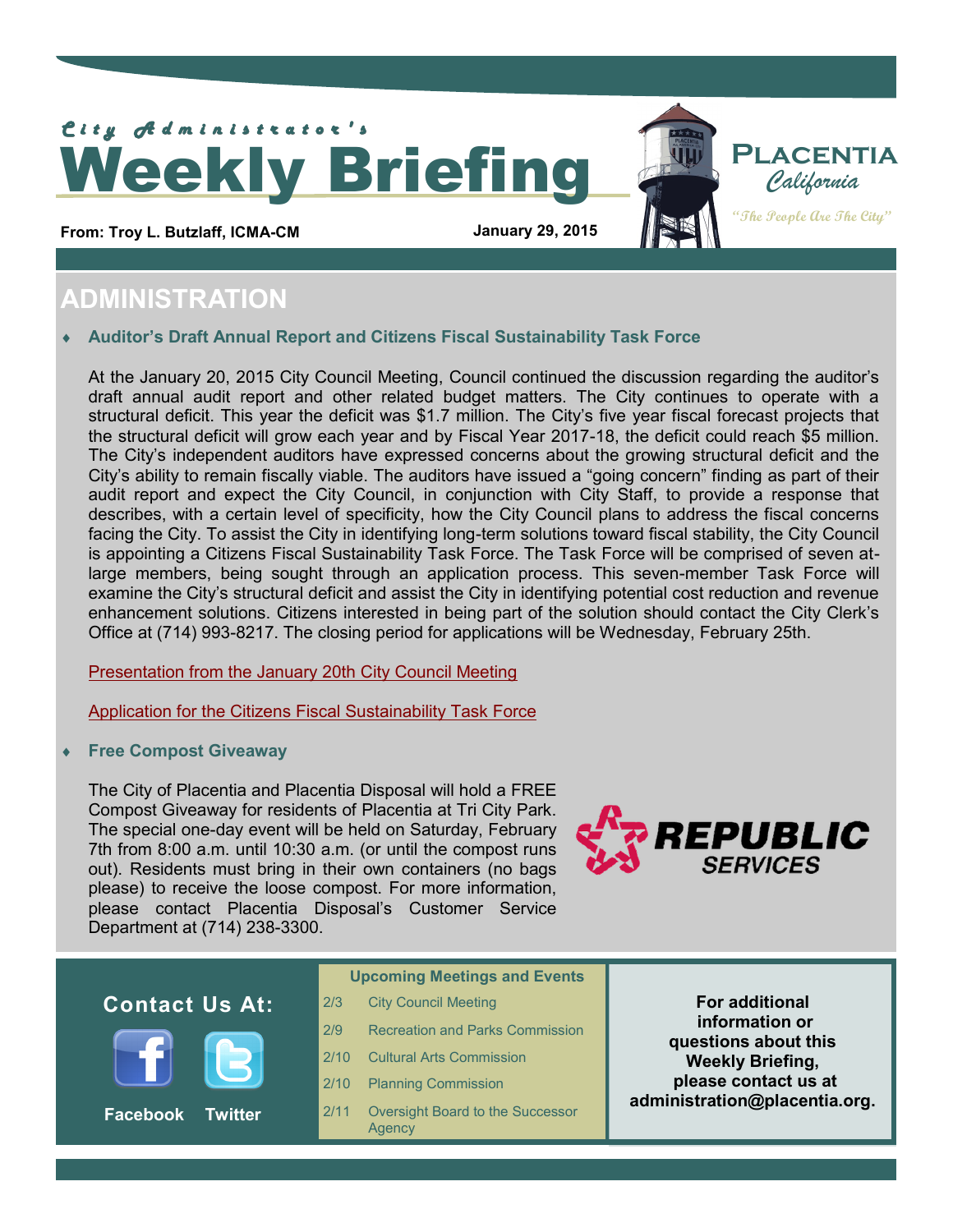# **January 29, 2015** *C i t y A d m i n i s t r a t o r ' s*  Weekly Briefing

### **COMMUNITY SERVICES**

### **Spring Activities in Placentia**

The Spring 2015 Edition of the City of Placentia Quarterly Newsletter is now available online and will be delivered to your door step this week! Please visit [www.placentia.org/quarterly](http://www.placentia.org/quarterly) and click on Spring 2015. The Spring Edition offers a full range of programs for all ages including music, dance, fitness, sports, and excursions. Registration for Placentia residents begins on Tuesday, February 17th. Nonresident registration will begin on Monday, February 23rd. Register Online at [www.placentia.org/classes](http://www.placentia.org/classes) or during regular Office hours are from 7:30 a.m. to 6:00 p.m. Monday – Thursday. Highlighted activities for this Spring include:

- Easter "Eggcitement" and Spring Carnival at Kraemer Memorial Park, Saturday, March 28th from 9:00 a.m. to 1:00 p.m.
- ◆ Lifeguard Training and First Aid/CPR Classes
- Excursions to the  $44<sup>th</sup>$  Annual Festival of Whales and Ronald Reagan Library
- Summer Seasonal Job Recruitment
- "Volunteen" Program for students that are 13 to 16 years of age to help in the Community Services **Department**
- ◆ New Youth Art Classes

For more information regarding any of our wonderful events, programs, and classes, please feel free to contact the Community Services Department at (714) 993-8232.

## **ECONOMIC DEVELOPMENT**

### **Meat Up BBQ Ribbon Cutting and Mixer**

The Placentia Chamber of Commerce recently coordinated a ribbon cutting and mixer event for Meat Up BBQ located at 1450 N. Kraemer Boulevard. The event had a good turnout with local businesses, Chamber members, and residents.

Meat Up BBQ has been in business since October 2014. Meat Up BBQ originated from two food trucks. They are now serving barbecue and 25 types of beers on tap. The owner is working on serving beers from Colorado, Oregon, and Washington in the near future. Stop by and enjoy some southern style barbecue including variety of tap beer selection. [Please visit their website to review their menu.](http://www.meatupbbq.com/)

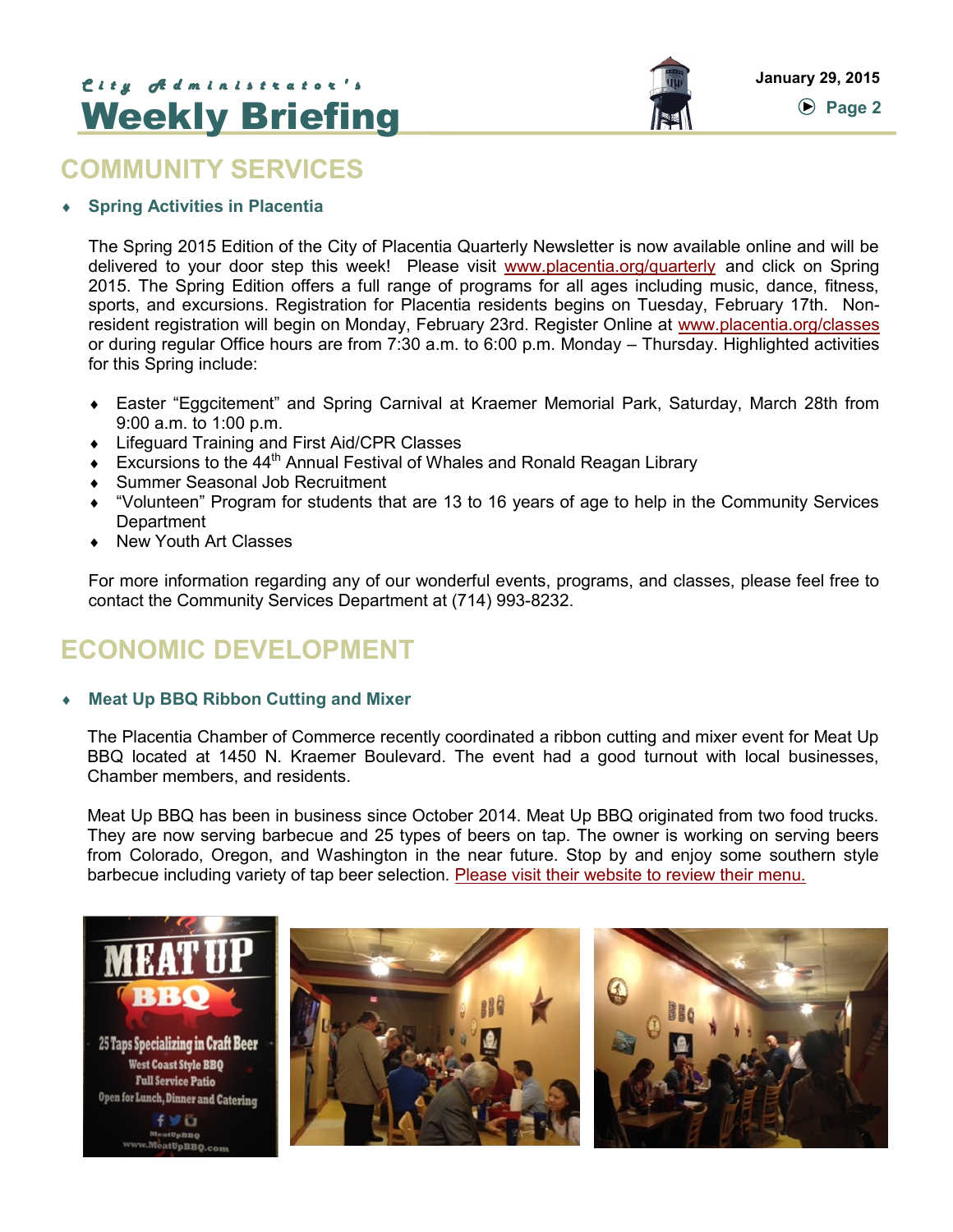# **January 29, 2015** *C i t y A d m i n i s t r a t o r ' s*  Weekly Briefing



### **CIP AND ENGINEERING PROJECTS**

### **OC Bridges Project Update**

The Orange County Transportation Authority is continuing to make progress in the Railroad Grade Separation Projects. Placentia Avenue and Kraemer Boulevard are complete. The Orangethorpe Avenue and Rose Drive projects are in the midst of construction. Chapman Avenue at Orangethorpe Avenue and Orangethorpe Avenue at Miller Street are closed. Detour routes have been implemented and changes are being made as issues arise. Lakeview Avenue is anticipated to be completely closed on February 19<sup>th</sup>. The project schedules are listed below:

- Placentia Avenue Complete
- Kraemer Boulevard Complete
- ◆ Rose Drive open to traffic November 2015
- Orangethorpe Avenue open to traffic TBD, project completion May 2016
- ◆ Lakeview Ave open to traffic in November 2016
- State College open to traffic in November 2017 (City of Fullerton)
- Raymond Avenue open to traffic in January 2018 (City of Fullerton)

Please visit the OC Bridges Project website at [www.ocbridges.net](http://www.octa.net/Freeways-and-Streets/Streets/OC-Bridges/Project-Overview/) for more information.

### **POLICE DEPARTMENT**

**Crime Prevention**

### **Valadez Middle School PTA Meeting**

Valadez Middle School Academy PTA invited the Placentia Police Department to come and speak at their meeting. The meeting was held on Thursday, January 22nd and was well attended by parents and school staff. Most of the discussion centered on answering many questions of the parents. Some of the topics included: gang activity, contacting the police, cell phone and children, telephone scams, how old a child had to be to commit a crime, restrictions for sex offenders living near schools. The parents and staff were grateful for the open discussion and learning important information to assist their children.

### **Significant Events**

#### **January 23, 2015**

An attempted robbery of a person occurred in the area of Santa Fe and Main Street with the suspect armed with a knife. Detectives assisted with a photo lineup and Police Officers located the suspect later in the day and arrested him without incident.

Police Officers each made a warrant arrest. Police Detectives arrested an adult male for a weapons violation. A Police Officer arrested a female subject for DUI.

#### **January 24, 2015**

A Police Officer located a "possible DUI driver" in front of CVS at Yorba Linda Boulevard and Kraemer Boulevard. The male adult driver was found to be DUI and in possession of a concealed dagger.

A hit and run traffic collision occurred on the 100 block of Doverfield. The traffic collision was reported to be a vehicle vs. city tree. The vehicle and driver were located about a block away in the same townhome complex. The female adult driver was a DUI repeated offender and she was arrested for DUI.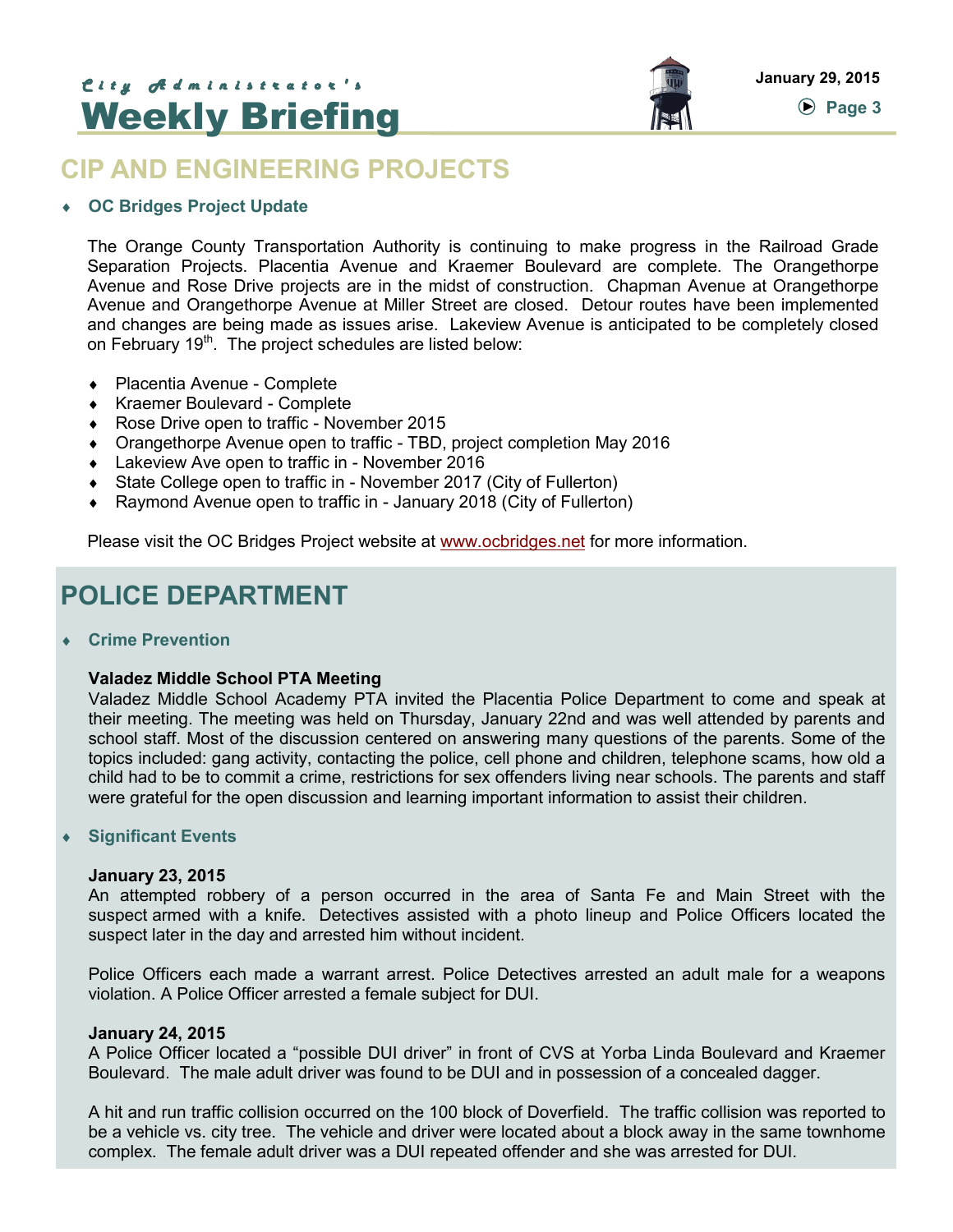# **January 29, 2015** *C i t y A d m i n i s t r a t o r ' s*  Weekly Briefing



## **POLICE DEPARTMENT**

**Significant Events**

#### **January 28, 2015**

Placentia Police Gang Detectives arrested one of the outstanding suspects involved in the assault with a deadly weapon that occurred in La Jolla earlier this week.

A vehicle burglary in progress was reported and the suspect fled on foot. An area search conducted and the suspect was located and arrested.

### **EXTERNAL COMMUNICATION**

**Development Services Project List**